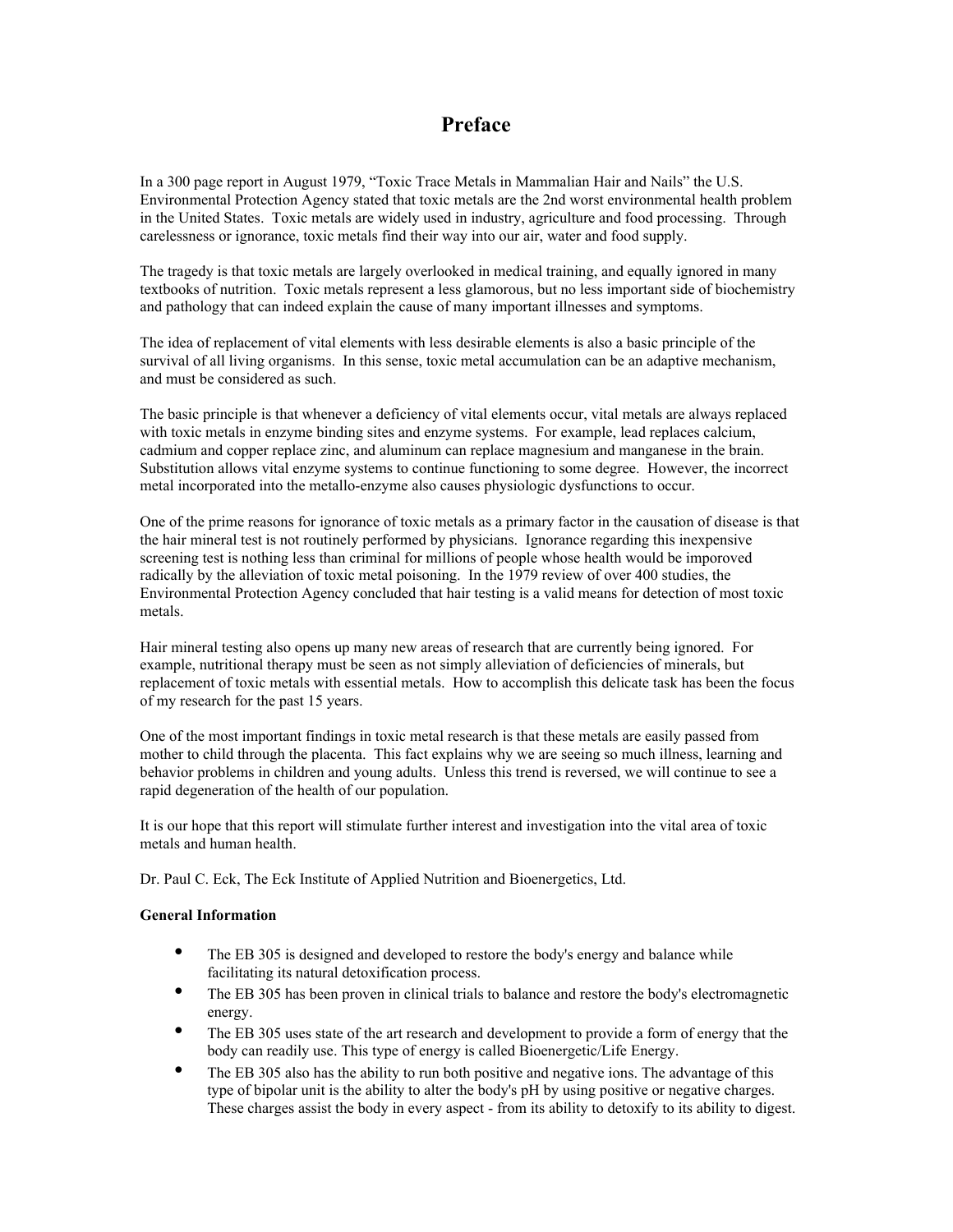Average treatment time is 18 - 23 minutes. Almost half the time of other machines due to an increase in EB ion production making the treatments more time and cost effective.

# **The Treatment – How It Works**

The EB 305 creates energy by altering the electron and proton load in the water to create an electromagnetic environment, or "Bio-energetically" altered water environment in which the patient places his or her feet to experience the donation of appropriate ions. The donation of appropriate ions increases the body's energetics, or simply translated, "life-energy".

Within the human body there are energy channels known as meridians. These meridians provide a pathway for energy to flow to or from a particular organ (i.e. liver, kidney, etc.) These pathways begin or end at points on the feet or hands. A person's current state of health is determined by how well the energy in the body flows through those meridians. Bioenergetics are important because the amount of energy a person has, and the balance of energy contributes to the capacity of the body to:

- 1. Problem solve
- 2. Do work
- 3. Detoxify

The biological process of energy flow within the body is best described by the Helsinki Bioenergetics Group, Insititute of Biotechnology, University of Helsinki, Finland who state that "Living organisms require a constant supply of energy. In the cells themselves, this energy must be available in the form of ATP, but the organisms themselves obtain energy from their environment in other, very different forms, such as oxygen, carbohydrates, light, etc. This means that living organisms must be able to efficiently convert energy into other forms which are useable in the cell."

The EB 305 uses direct current and ions to provide energy that is sub-threshold, meaning that the patient generally will not feel the treatment. This energy is very similar to micro current and cold laser therapy, both of which have been proven to increase and create more cellular ATP. This increase in cellular ATP allows the cell to work and detoxify at a higher rate. Increasing the cells' ability to work at a higher rate will allow the cell to withstand stressors either physical or chemical.

The EB 305 has shown in clinical trials using electro-dermal scanning to improve, and balance the body's energy, especially in the detoxifying systems. The EB 305 also has shown in clinical trials to change and balance the body's pH. The long-term effectiveness of the EB 305 detoxification process depends on the other life-enhancing changes that the patient is willing to make.

#### **What Do People Experience?**

Healthy individuals can expect to feel lighter and experience a greater feeling of well being from each EB 305 session. Some people with pain, edema, swollen and deteriorating joints have reported symptomatic relief from EB 305 sessions

We are exposed to the greatest toxic load in our planet's history, and ongoing periodic detoxification is essential to maintain health and avoid disease. The EB 305 in combination with a healthy, low stress lifestyle, provides a thorough and efficient way to maintain high energy levels and long term wellness

EB 305 detoxification accelerates change in the body. Aging and disease states are characterized by a diminishing anabolic (cell building) capacity, and an increasing catabolic (cell destruction) capacity. Toxic buildup of cellular waste and debris is the inevitable outcome of these trends. Reversing them through whole body detoxification requires nutritional support, particularly digestive enzymes, trace minerals and fatty acids, which are involved in the movement and transport of raw materials in the body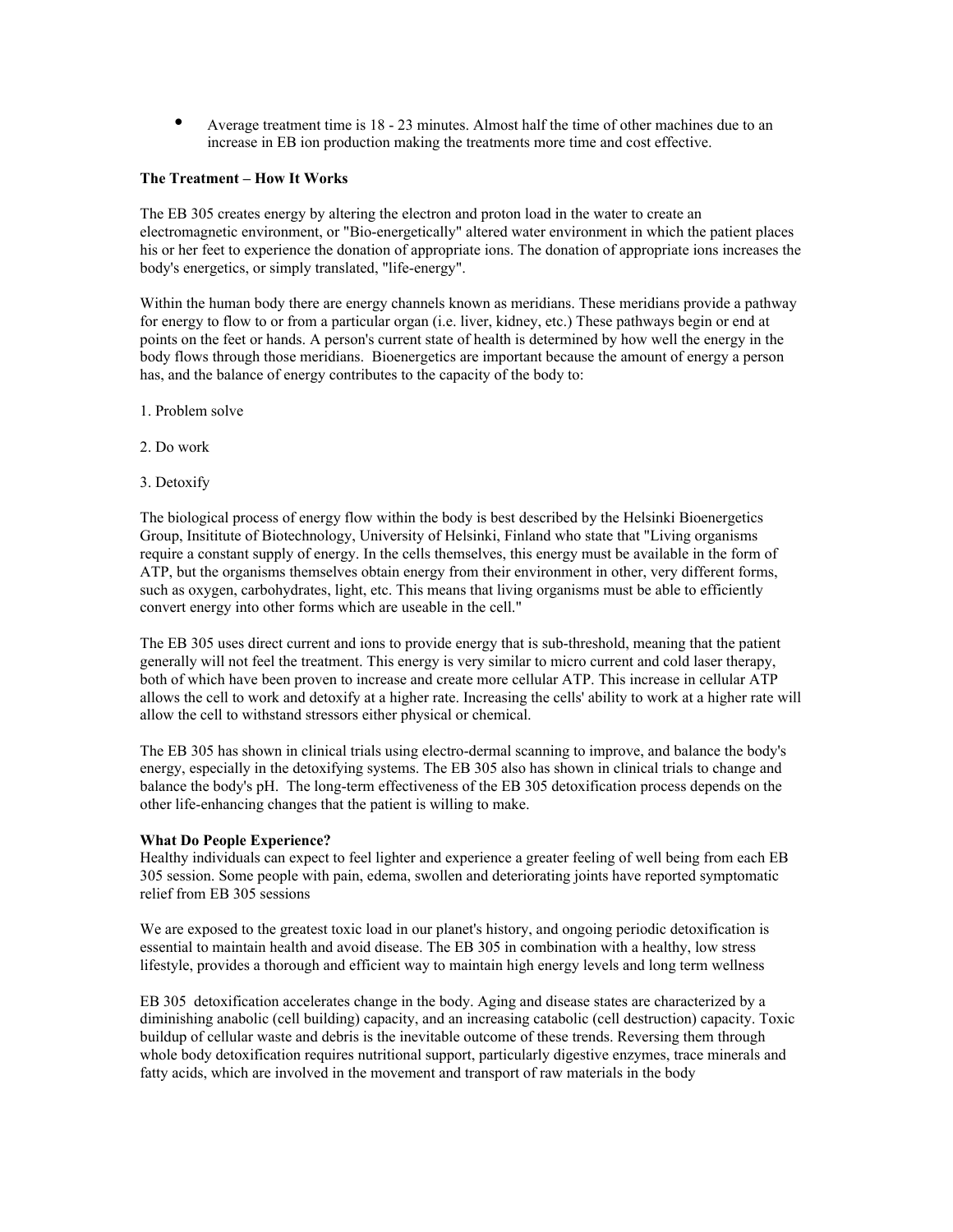The EB 305 Promotes Healing, and we have seen fantastic results when it has been used in the treatment of:

| Pain Management             | <b>Improved Concentration</b>      |
|-----------------------------|------------------------------------|
| Detoxification              | Increased Perception               |
| Arthritic Aches & Pains     | <b>Improved Liver Function</b>     |
| Burns                       | <b>Improved Kidney Function</b>    |
| Muscular injuries           | <b>Gout Conditions</b>             |
| Menstrual Problems          | Deeper Improved Sleep              |
| Menopausal Problems         | <b>Reduced Fluid Retention</b>     |
| Headaches                   | Reduced Swelling                   |
| Toothaches                  | Cramping                           |
| Increased Vitality & Energy | Some Skin Conditions               |
| <b>Faster Recovery Time</b> | Helps Open Detoxification Pathways |
|                             |                                    |

#### **Frequently Asked Questions**

*Q. What are the black flecks in the water and where do they come from?*

A. The black flecks are metals that (a) come off the zinc bar in the middle of the array; (b) from the deionization of heavy metals in the water itself and (c) from the de-ionization of metals from the patient's body.

### *Q: How often can I be treated?*

A: As a general rule, the maximum bathing frequency for persons between the ages of ten sixty-five is once every other day for fourteen sessions with a three-week break before beginning the next sequence. The maximum bathing frequency for persons over sixty-five is once every third day with a two-week break after fourteen sessions. Persons with chronic conditions may be bathed continuously without a break for an indefinite period. Children with autism can be bathed every other day continuously.

#### *Q: Why can't I be treated everyday?*

A: Daily treatments may create a healing crisis as the bodies detoxifying systems are up regulated.

# *Q: Why does the water color change?*

A: Due to the reaction of the metals from the array while creating an ionic field. The water will change color regardless whether there is a person in the water or not, due to the metallurgic reaction.

# *Q: Why does the water color vary from treatment to treatment?*

A: Variations occur due to the individuals' energy state and toxicity levels. It also varies according to the properties of the water; i.e. minerals, chlorine etc.

#### *Q: What do different colors indicate?*

A: Some practitioners correlate color changes with areas of the body that are detoxifying:

| $Brown = Liver$          | $Orange = Joints$              |
|--------------------------|--------------------------------|
| $Green = Gall Bladder$   | White $=$ Lymphatics $+$ Yeast |
| $Yellow = Urinary Tract$ | $Blue = Kidney$                |

Using the MSA (Meridian Stress Assessment) we see the correlation between the organs imbalance and the water colors. However, without further extensive tests being conducted, both financially prohibitive and medically evasive (biopsy), this is clinically and scientifically difficult to prove.

#### *Q: How does my body detoxify in the water?*

A: This detoxification occurs through the skin, which is the second largest detoxifying system in the body.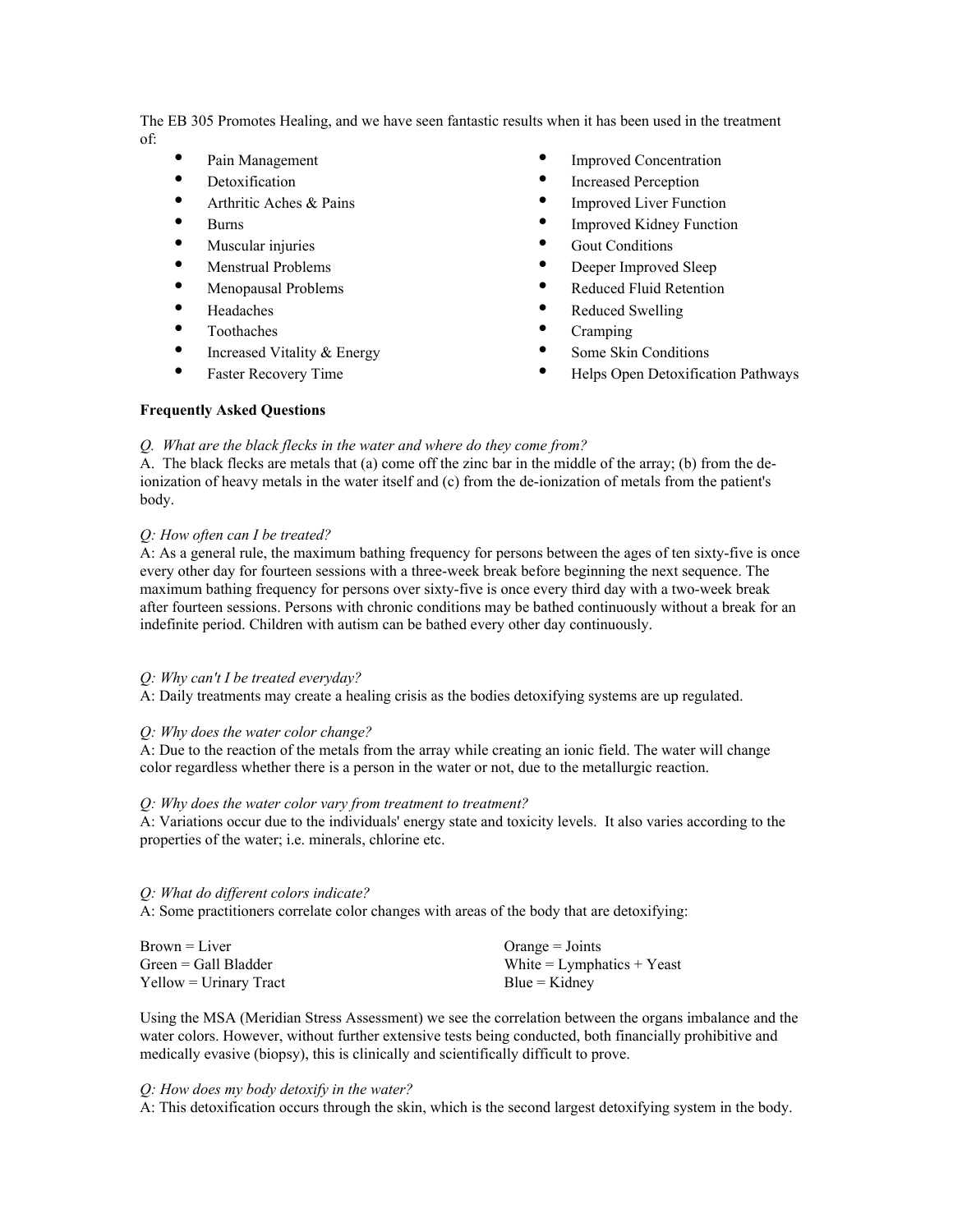An energized and balanced body will naturally be able to detoxify at a higher rate.

# *Q: Can I touch the array during treatments?*

A:Absolutely, this will not alter the treatment in any way. However, remaining relatively still will enhance to viewing of the toxins being emitted from the body as they float to the top.

# *Q: Should I take off my jewelry?*

A: Any jewelry that will be in the water bath should be removed.

### *Q: Can I use the EB305 while taking prescription drugs?*

A: Most doctor prescribed medicines will not cause any harm but the decision is best left up to you and your physician. We recommend consulting your physician prior to use.

*Q: Is the treatment safe to use for people who have metal plates in their bodies?*

A: Yes! The only concern is for electrical implants in the body.

# *Q: Why do some patients feel tired after a treatment?*

A: Some patients may experience fatigue as the body's detoxification process accelerates itself. This will balance itself as the body expels the toxins and regenerates itself.

# *Q. How can I tell where the metal is coming from?*

A. Sometimes you cannot tell where the metal is coming from. However, when there are many black flecks in the water (over 20), you can be fairly certain they came out of the patient's body.

# *Q. What diseases or conditions can I treat with the EB 305?*

A. The EB 305 does not heal or cure disease or any condition. It balances the body's bioenergetics that increases the body's capacity to detoxify. We do not make claims, because results are unpredictable. Frequent detoxification with the EB 305 gives people a greater sense of wellbeing and helps them to feel better.

#### *Q. Is this unit registered with the FDA?*

A. Registration as a hydrotherapy unit that balances the body's energy, increases and muscle strength is pending.

# *Q. What other scientific proof do you have that the EB 305 works - e.g. blood tests, other types of lab reports, etc..?*

A. None. We make no claims of any kind about what the EB 305 does. If we did that and offered that as evidence that EB 305 baths altered blood chemistries, we would be making medical claims.

#### *Q. The EB 305 unit changes the water color without any feet in the water. Explain.*

A. Water, salt and the metal in the unit interact with each other to produce ions. These ions will neutralize everything they come in contact with including toxins that are in tap and filtered water. Depending on geographical location, approximately 20-40% of what you see in the water comes from the junk in the water, and the remaining 60-80% comes from the client's body.

# *Q. Are their different protocols for different conditions. Do I work differently with Rheumatoid Arthritis than osteoarthritis?*

A. Yes, but remember we are talking about balancing meridians and detoxification. A patient with Rheumatoid Arthritis has a greatly impaired immune system, or an autoimmune response. It will take much longer to balance / detoxify him/her than someone with OA. Energy balancing and detoxification may make them more comfortable, and increase the body's chances of slowing the progression of their disease.